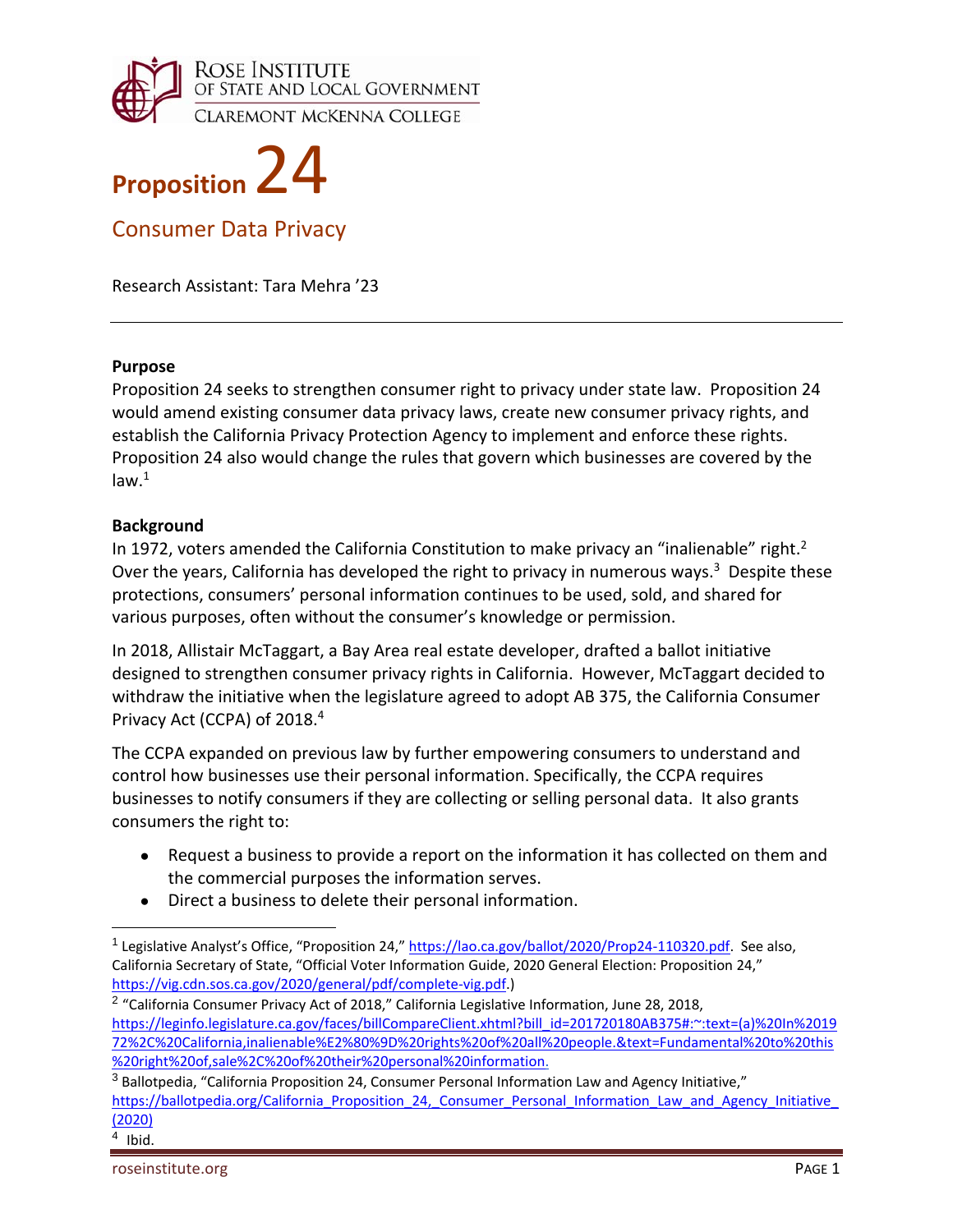- Direct a business not to sell their personal information.
- Sue a business that violates the law or experiences data breaches.

In addition, businesses cannot penalize customers who exercise these rights by charging them higher prices or giving them lower levels of service. However, businesses can provide customers financial or other incentives to allow for the collection and sale of their data.

The CCPA applies to for‐profit companies that conduct business in California and meet any of the following qualifications:

- Earn annual gross revenues of over \$25 million;
- Buy, sell, or share the data of more than 50,000 consumers, households, or devices; or
- Derive 50 percent or more of their annual revenue from selling consumer data.<sup>5</sup>

The CCPA is considered the nation's strongest state-level consumer privacy law, but its effectiveness is still largely untested because the state only recently began to implement it.

This year, McTaggart has returned with a new initiative to strengthen CCPA and prevent the legislature from weakening privacy protections in the future. He contributed more than \$5 million to gather sufficient signatures to qualify Prop 24 for the ballot and to promote its passage.6

### **Proposal**

Proposition 24 would (1) change existing consumer data privacy laws, (2) create new consumer privacy rights, (3) increase penalties for violations, and (4) establish a new state agency to oversee and enforce consumer data privacy laws.<sup>7</sup>

(1) Proposition 24 would **amend the state's existing data privacy laws** in a number of ways.

It would modify the criteria determining which businesses are subject to these laws. It would narrow their reach by raising the threshold on qualifying businesses from those that buy, sell, or share personal data from 50,000 consumers, households, or devices to those that buy, sell, or share personal data from 100,000 consumers or households.

It also would change some existing data privacy requirements by adding some and removing others. For example, it would add a requirement that businesses tell consumers how long they will keep the consumer's personal data. At the same time, it would reduce some requirements, for example by allowing businesses to refuse to delete data, such as student grades, in specific circumstances.<sup>8</sup>

(2) Proposition 24 would **create new consumer privacy rights** by:

● Allowing consumers to direct businesses not to share their personal data.

<sup>5</sup> AB 375 of 2018. https://leginfo.legislature.ca.gov/faces/billNavClient.xhtml?bill\_id=201720180AB375.

<sup>6</sup> Legislative Analyst's Office, "Proposition 24"; Ballotpedia, "California Proposition 24."

<sup>7</sup> Legislative Analyst's Office, "Proposition 24."

 $8$  Ibid.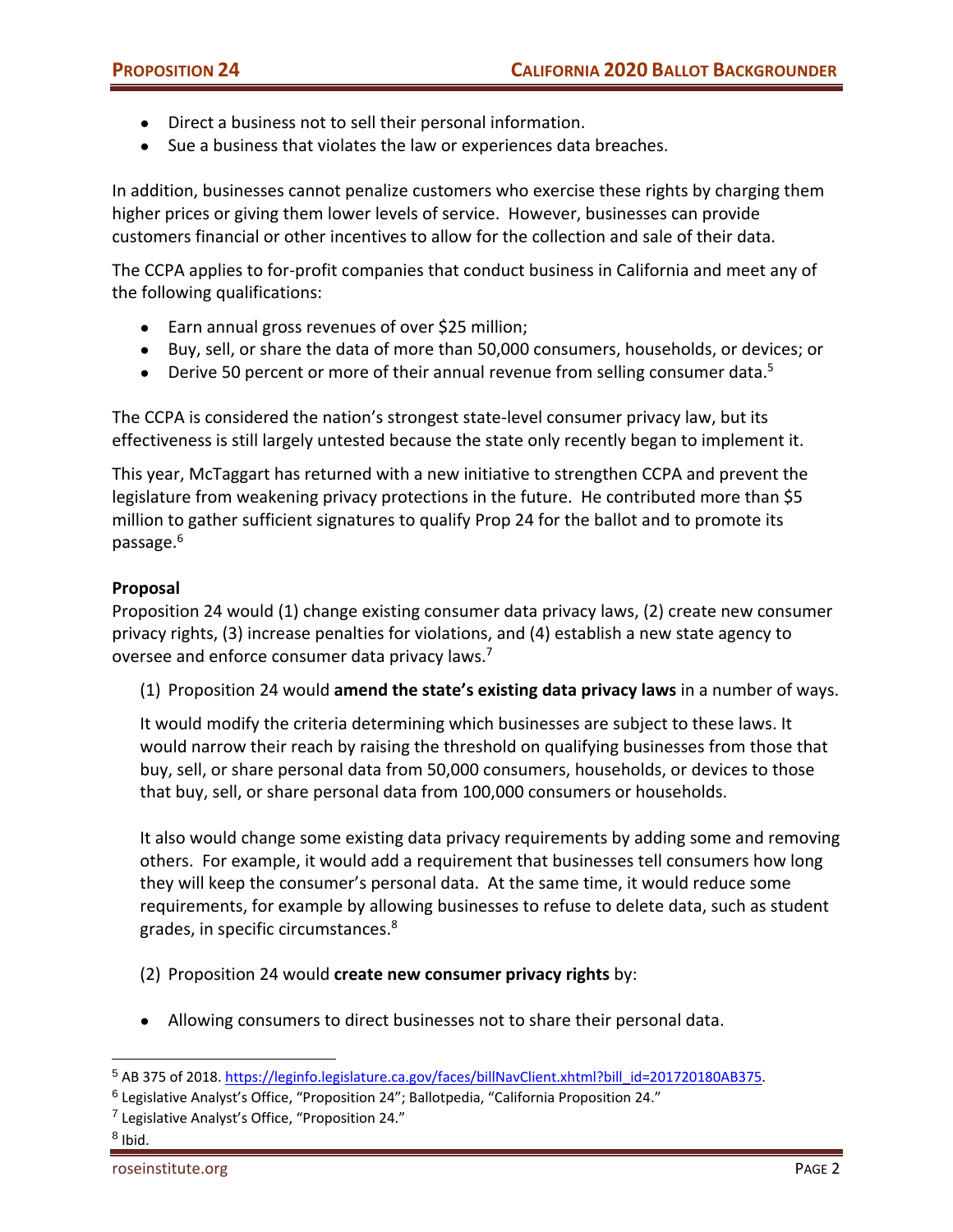- Allowing consumers to direct businesses to correct their personal data.
- Limiting business use of "sensitive" personal information, such as social security numbers, health data, or passwords.
- (3) Proposition 24 also would **establish new penalties for violations** and procedures for enforcing those penalties. For example, the measure would:
- Impose a penalty of up to \$7,500 against companies that violate consumer privacy rights of minors.
- Expand penalties for data breaches.
- Eliminate businesses' ability to avoid penalties by addressing violations within 30 days.
- (4) Proposition 24 would **create the California Privacy Protection Agency (CPPA),** which would oversee and enforce the state's consumer privacy laws. CPPA responsibilities would include adopting regulations, assessing violations, and penalizing violations. The measure would provide \$10 million annually (adjusted over time) from the state General Fund for the CPPA.<sup>9</sup>

If approved, most of this proposition would go into effect in January 2023, while some portions, including the creation of a new state agency, would take effect immediately.

# **Fiscal Impact**

Proposition 24 would affect both state spending and local finances. The new agency would be allocated \$10 million annually. Additionally, approving Proposition 24 could result in an increased workload for the California Department of Justice if it investigates more violations and files more cases against companies in state courts. The additional workload would depend on the number of investigations and types of cases filed and could be partially or fully offset as responsibilities are shifted to the CPPA. Overall, these costs are estimated to be in the low millions of dollars annually. Some or all of these costs would be offset by monetary penalties paid by businesses that violate the law.10

### **Supporters**

Supporters include:

- Consumer Watchdog
- Consumer Action
- NAACP
- Common Sense
- State Senator Robert Hertzberg (D-Van Nuys)
- Former presidential candidate Andrew Yang (D)

  $9$  Ibid.  $10$  Ibid.